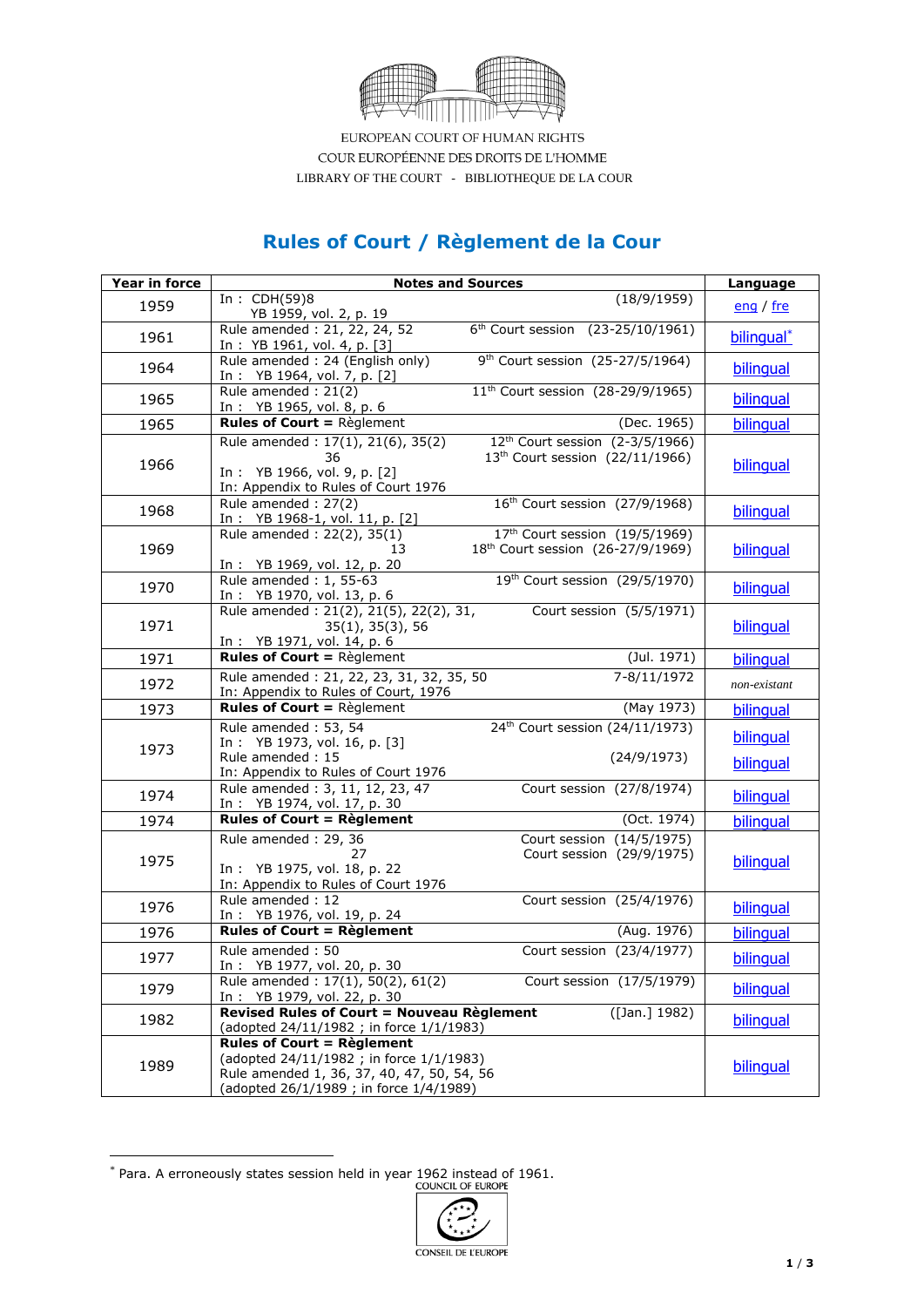

EUROPEAN COURT OF HUMAN RIGHTS

COUR EUROPÉENNE DES DROITS DE L'HOMME

LIBRARY OF THE COURT - BIBLIOTHEQUE DE LA COUR

| 1992   | <b>Rules of Court = Règlement</b><br>(adopted 24/11/1982; amended; in force 20/4/1992)<br>Rule amended 1, 21, 25, 36, 37, 40, 47, 50, 54, 56<br>(adopted 26/1/1989, 23/5/1990, 23/5/1991 ; in force respectively<br>1/4/1989, 1/1/1990, 31/5/1991) | bilingual                     |
|--------|----------------------------------------------------------------------------------------------------------------------------------------------------------------------------------------------------------------------------------------------------|-------------------------------|
| 1994 A | Rules of Court = Règlement - part A<br>(adopted 24/11/1982; in force 1/2/1994)<br>Rule amended 1, 15, 17, 21, 23, 25, 26, 33, 34, 36-40, 44, 45, 47, 49, 50,<br>51, 54, 56, 61, 62                                                                 | <b>bilingual</b>              |
| 1994 B | Rules of Court = Règlement - part B<br>(adopted 27/5/1993; in force 2/10/1994)<br>Rule amended 1, 17, 36, 53, 56                                                                                                                                   | bilingual                     |
| 1996 A | Rules of Court = Règlement - part A<br>(adopted 24/11/1982 ; amended ; in force 23/5/1996)<br>Rule amended 1, 15, 17, 21, 22, 23, 25, 26, 33, 34, 36-40, 44, 45, 47, 49,<br>50, 51, 54, 56, 61, 62                                                 | bilingual                     |
| 1996 B | Rules of Court = Règlement - part B<br>(adopted 27/5/1993; in force 23/5/1996)<br>Rule amended 1, 17, 21, 22, 25, 26, 36, 39, 53, 56, 58                                                                                                           | bilingual                     |
| 1998   | <b>Rules of Court = Règlement</b><br>(in force 1/11/1998)<br>Rules amended due to P11                                                                                                                                                              | bilinqual                     |
| 2002   | <b>Rules of Court = Règlement</b><br>(adopted 17/6/2002 & 8/7/2002 ; in force 1/10/2002)                                                                                                                                                           | eng / fre                     |
| 2003   | <b>Rules of Court = Règlement</b><br>(adopted 7/7/2003 ; in force 1/11/2003)                                                                                                                                                                       | <u>eng</u> / $fre$            |
| 2005   | <b>Rules of Court = Règlement</b><br>(adopted 13/12/2004 ; in force 1/3/2005)                                                                                                                                                                      | eng / fre                     |
| 2006   | <b>Rules of Court = Règlement</b><br>(adopted 29/5/2006 ; in force 1/7/2006)                                                                                                                                                                       | eng / fre                     |
| 2008   | <b>Rules of Court = Règlement</b><br>(amended 11/12/2007, 22/9/2008 & 1/12/2008 ; in force 1/1/2009)                                                                                                                                               | eng / fre                     |
| 2009   | <b>Rules of Court = Règlement</b><br>(adopted 29/6/2009; in force 1/7/2009)<br>Addendum (P14)                                                                                                                                                      | <u>eng</u> / fre<br>eng / fre |
| 2010   | (1/7/2009)<br><b>Rules of Court = Règlement</b>                                                                                                                                                                                                    | eng / fre                     |
| 2011   | (replaces 2009 Addendum ; in force 1/6/2010)<br><b>Rules of Court = Règlement</b>                                                                                                                                                                  | eng / fre                     |
| 2012   | (in force 1/4/2011)<br><b>Rules of Court = Règlement</b>                                                                                                                                                                                           | eng / fre                     |
| 2012   | (adopted 20/2/2012; in force 1/5/2012)<br><b>Rules of Court = Règlement</b><br>(adopted 2/4/2012; in force 1/9/2012)                                                                                                                               | eng / fre                     |
| 2014   | <b>Rules of Court = Règlement</b><br>(adopted 14/4/2014 ; in force 1/7/2014)                                                                                                                                                                       | <u>eng</u> / fre              |
| 2015   | <b>Rules of Court = Règlement</b><br>(adopted 1/6/2015; in force 1/6/2015)                                                                                                                                                                         | eng / fre                     |
| 2016   | <b>Rules of Court = Règlement</b><br>(adopted 14/11/2016 ; in force 14/11/2016)                                                                                                                                                                    | eng / fre                     |
| 2018   | <b>Rules of Court = Règlement</b><br>(in force 16/4/2018)                                                                                                                                                                                          | eng / fre                     |
| 2018   | <b>Rules of Court = Règlement</b><br>(in force 1/8/2018)                                                                                                                                                                                           | eng / fre                     |
| 2019   | <b>Rules of Court = Règlement</b><br>(in force 3/6/2019)                                                                                                                                                                                           | eng / fre                     |
| 2020   | <b>Rules of Court = Règlement</b><br>(in force 1/1/2020)                                                                                                                                                                                           | eng / fre                     |
| 2021   | <b>Rules of Court = Règlement</b><br>(in force 1/8/2021)                                                                                                                                                                                           | eng / fre                     |
| 2021   | <b>Rules of Court = Règlement</b><br>(in force 18/10/2021)                                                                                                                                                                                         | eng / fre                     |